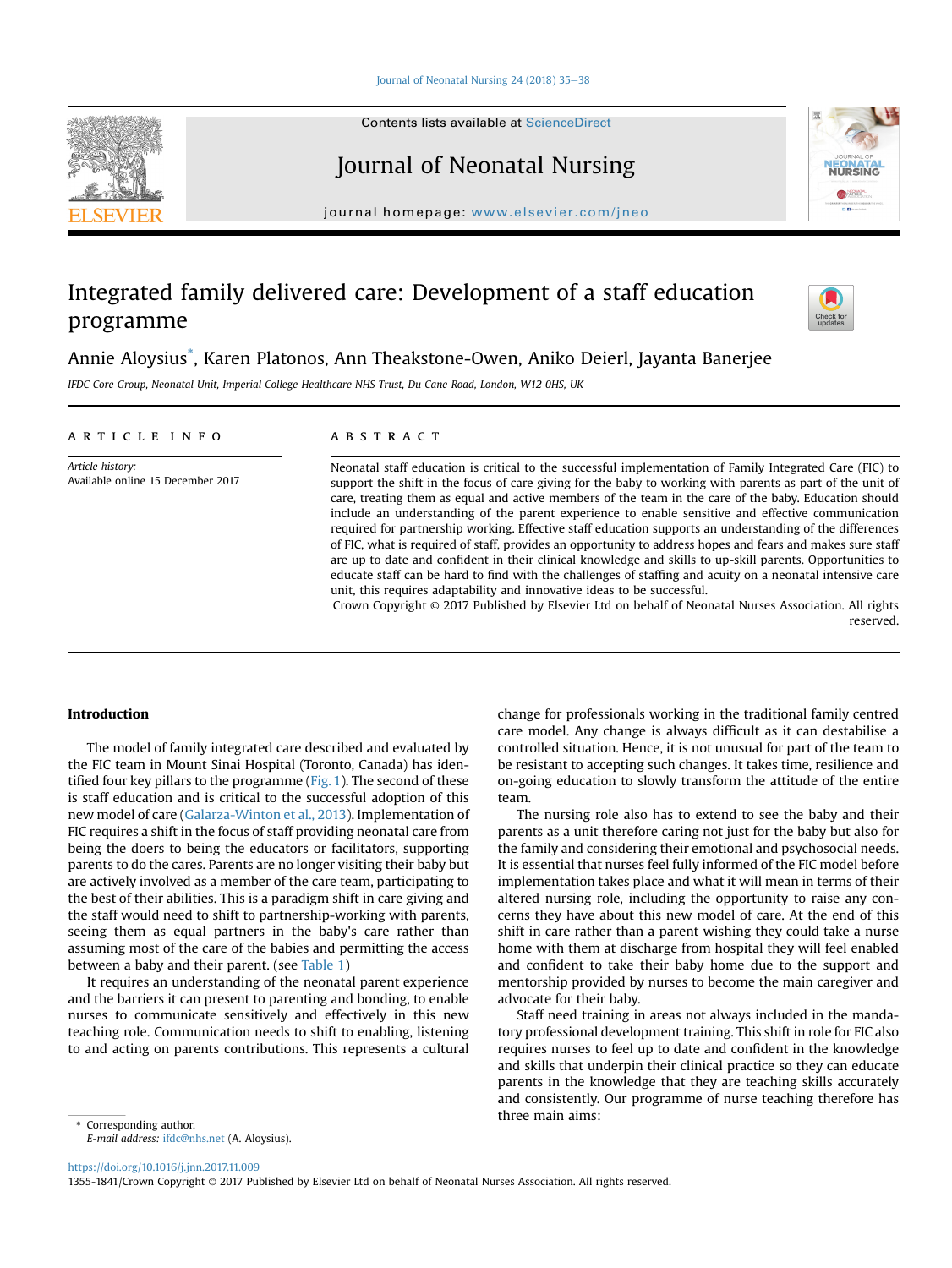<span id="page-1-0"></span>

Fig. 1. Pillars of FIC.

| <b>Table 1</b>                               |  |  |
|----------------------------------------------|--|--|
| List of bite size modules currently running. |  |  |

| Module<br>number | Title                                                         |
|------------------|---------------------------------------------------------------|
| 1                | A good beginning: supporting the baby-parent relationship     |
|                  | through the neonatal journey                                  |
| 2                | The Neonatal Care Journey                                     |
| 3                | Integrated Family Delivered Care                              |
| $\overline{4}$   | Communication: the 6 h conversation                           |
| 5                | Expressing breast milk                                        |
| 6                | Positioning and attachment                                    |
| 7                | Transition from tube to breastfeeding                         |
| 8                | Supportive feeding                                            |
| 9                | Breast milk fortifier                                         |
| 10               | Introduction to developmental care                            |
| 11               | Developmental care- practical skills                          |
| 12               | Positioning to support breathing, development and for comfort |
| 13               | Positioning practical skills                                  |
| 14               | Principles of skin-to-skin with practical                     |
| 15               | The stressful problem of pain                                 |
| 16               | <b>Routine Cares</b>                                          |
| 17               | Infection protection and control and neonatal screening       |
| 18               | Physiology of Lung Development and Blood Gas Analysis         |
| 19               | Practical Nursing Consideration in using CPAP/SIPAP as non-   |
|                  | invasive ventilation                                          |
| 20               | Discharge planning                                            |
| 21               | Working with fathers                                          |
| 22               | Supporting families at the end of life                        |
| 23               | Documentation                                                 |

- 1. To familiarise nurses with the IFDC project, the background of FIC and what it will involve practically for them and the parents.
- 2. To consider the shift in the nursing role, addressing any concerns and providing support for the practical skills required to take on this new role in particular supporting them with understanding the parent experience and the communication skills required.
- 3. To provide a practical way to update nursing skills to ensure consistency of care

## Staff education curriculum

One of our dedicated project co-ordinators and the medical leads for the project designed a 4-h training workshop for nursing

#### staff including:

- Introduction to the background of IFDC, current research into this model including outcomes
- Introduction to the Imperial IFDC project; including the recruitment process, paperwork, mobile parent app, parent education curriculum, parent competencies, roles and responsibilities and project outcomes to be collected.
- Addressing changes to the nursing role with an opportunity to discuss hopes and fears.
- Considering the patient experience; this included watching a video of the neonatal parent's experience with a chance to reflect on what being a parent on the NICU feels like and considering the importance and challenges and skills required for nurse parent communication.

An evaluation form was completed including a pre and post questionnaire about IFDC.

We trained 32 of our 39 nursing staff (82%) in this way during five sessions at our level 2 unit. The sessions were well evaluated and there was an upward shift in pre and post knowledge measures.

It is acknowledged nationally that there are staff shortages across nursing and specifically in neonatal care that can impact on the ability to provide high quality care and education particularly in neonatal intensive care. Facilitating the IFDC staff education sessions were more of a challenge for our level 3 unit due to these staffing pressures and the acuity of patients. Therefore a "bite size" 30 min session was designed that can be done opportunistically with staff on shift with the support of the education team to backfill clinical time. The content was a condensed version of the background to family delivered care with orientation to the IFDC project. It was recommended that all staff watch a neonatal patient experience film available online; the link was emailed to all staff and made available on the IFDC tablet computers. [http://www.neonatalbutter](http://www.neonatalbutterflyproject.org/)flyproject.org/. This IFDC "bite size" session is now one of the mandatory nurse induction sessions for new starters.

This short session was also delivered at the senior nurses meeting with an opportunity to comment and ask questions. Medical staff were orientated to the project at senior staff meetings where regular project progress updates are also now given. All new doctors are made aware of the project during their mandatory induction.

## Updating staff skills: bite size teaching

Keeping basic knowledge and skills in clinical practice up to date is a requirement of the nursing code of practice but can be a challenge in neonatal nursing where existing education sessions already use most of available non-clinical time. Much of this tends to be done online in short modules often in short break times during clinical shifts. This challenge had been recognised prior to the IFDC project and a network educational grant was obtained in 2013 to design a short duration package of training modules for delivery to small groups during clinical shifts. Each module has its own learning aims and lesson plan and a box containing a laminated flip chart presentation with any props and resources required in the training. The trainer can opportunistically pick up the box and deliver each module in 30 min with support from the nursing education team to backfill the clinical time. The model was made sustainable by training a range of nursing staff of varying grades to be trainers in certain modules. A one day train the trainer day was held with staff from all grades, considering the neonatal environment and team, different learning styles and teaching methods and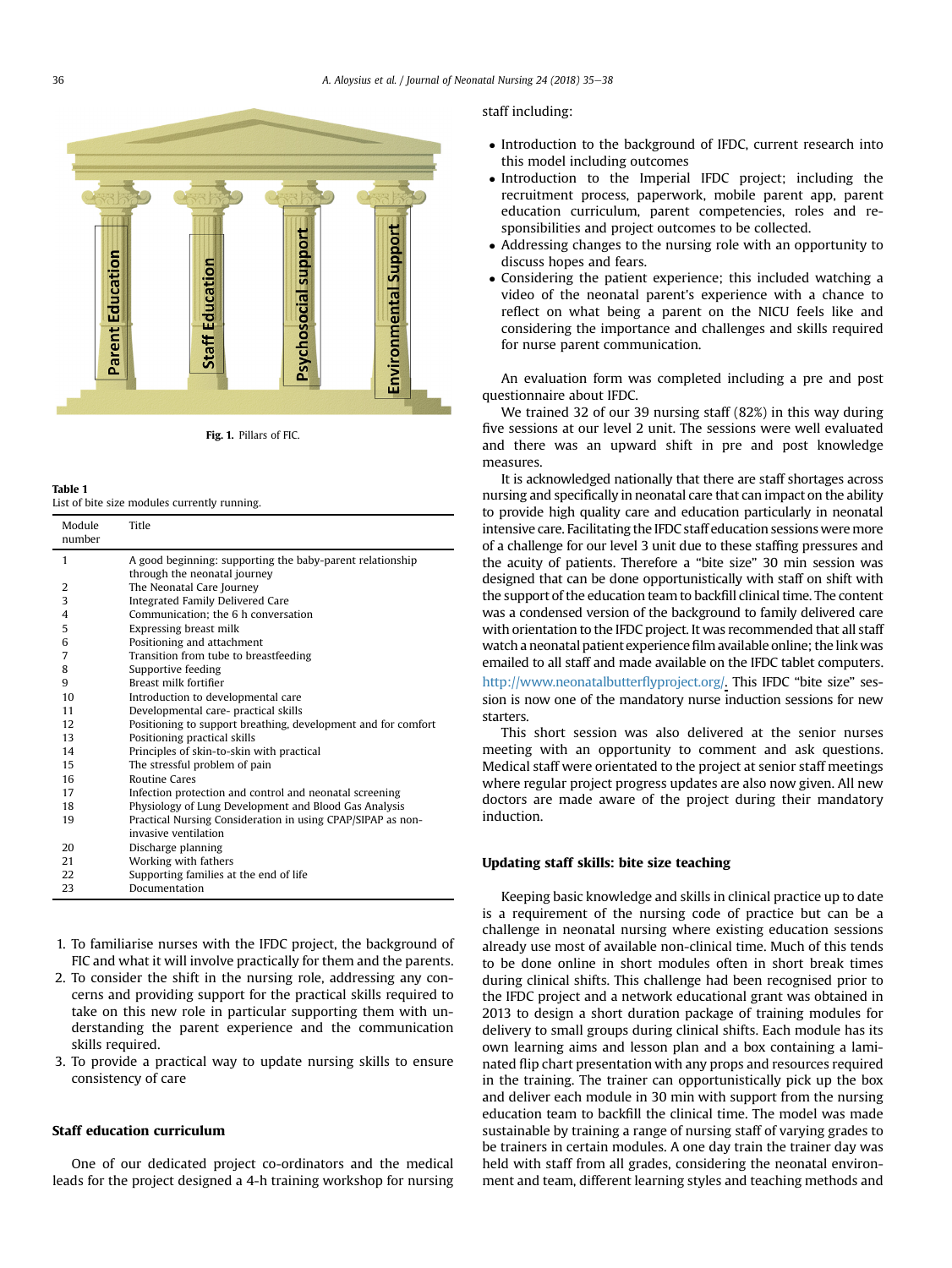introducing them to the modules, a process of mentorship enabled staff to feel confident to deliver chosen modules.

The modules include 6 modules covering the mandatory requirements for the neonatal Unicef Baby Friendly Initiative curriculum. The "neonatal journey" and "communication skills" for nurses modules cover key information about the parent's journey, models of neonatal care, considering the impact of the neonatal environment on bonding and relationship building and how we mitigate this and support parents. The communication module as well as considering the parent experience has the opportunity to role play communication skills, considering how parents may be feeling in the early hours after having a baby admitted to the NICU and how best to communicate. Within these modules there is also the opportunity to think about the language we use and how it may create difficult relationships; "my baby", "when are you coming to visit" There is also a chance to consider how we label parents and that a parent who asks lots of questions is not a "difficult" parent but someone seeking information and control. These modules were felt to be very pertinent to family integrated care in considering the parent experience and communication skills. Two of the psychology modules also support and consider the parent experience and the importance of getting their neonatal journey off to a good start with another having a specific focus on supporting fathers. The package of bite size teaching has been expanded to include additional modules on IFDC and routine cares to support the project. It has become a successful format for nursing education and we now have 24 modules covering a wide range of topics and a format to easily add additional modules required.

### Feedback from the staff education sessions; hopes and fears

There were many positive comments following the training sessions about the project and new model of care in terms of working life and the benefits to families and their care:

'We will all work together: Improved continuity will lead to better outcomes; more team work! A chance to gain new skills and knowledge; To become confident with the model of care. I kind of like it; It's exciting; I hope the visiting will stay as it is; Will be great to have siblings around all year; Grandparents are important; It will bring back better developmental care.'

The session with the senior nursing staff was successful in helping to address some nursing concerns about the new model of care:

"Prior to the session … at the band 7 meeting I had several preconceived ideas about IFDC. I had assumed that the concept of care was based on parents undertaking a commitment to spend at least eight hours with their baby as in the Mount Sinai model. I thought the project would be run rather like a transitionary or intermediate care ward which would be self-contained and run by nursing and support staff. I had assumed that the focus would be on babies receiving low dependency care.

… I did not feel my role was undermined in any way, as Neonatal nurses we always encourage and support parents in hands on care and involvement with their babies, …there was also a little anxiety about signing off a parent competencies. Prior to actually seeing the booklet, my experience of parent competencies had been at a highly skilled clinical level such as the changing of a tracheostomy tube and this was with the support of a specialist nurse, or with basic life support prior to discharge or rooming in.

After the session I realised that we are at the beginning of a

process and the competencies that the parents sign up for are very basic, and are just a way of formalising practices that should be happening in the unit. The session provided much greater clarity and cleared up any confusion. I feel I now have an understanding of the expectations of the IFDC team and can participate in assisting with the education and assessment of parent competencies. There is now a system, which indicates if a baby is signed up to the project which helps to manage expectations.

There seems to be a generalised positive feeling about the IFDC project, but in a busy tertiary level 3 we need to ensure that there is adequate communication to other hospitals when the babies are transferred back and out of the network to local hospitals that do not have this project in place."

Along with the positive comments of course fears came to the surface as well and it is equally important to listen to these and discuss it with the nursing team: 'Our communication will have to improve; People will use the excuse that they are too busy; the responsibility will fall on the co-ordinator; Will it reduce nursing ratios? What if parents can't commit? Will parents become too empowered and become difficult? Will we be replaced by nursing associates? Some parents may cross professional boundaries, i.e. turning up oxygen or silencing alarms; It will create more difficult parents. It took me years to train as a nurse, Will parents think they will become one after only 2 weeks of training? Will it stress the parents who are unable to commit? Will it encourage mobile phone use? The idea of sharing charting scares me.'

Nursing is a complex relationship of caring where we not only meet the medical and basic needs of a patient but need to treat them holistically caring for them as an individual with a range of needs to enable healing. This care is even more complex for the small sick baby where we are not just nursing them but their parents and their family. Jean Watson's work has described in detail the theory of caring ([Watson, 1979, 1985](#page-3-0)). Her principles of care help to underpin some of the key relationship principles that are important in shifting the nursing relationship and considering the communication required:

"Being with"  $-$  to be personally and emotionally present and available to accompany a parent through their neonatal journey

- "Knowing" to avoid assumptions and explore, ask and listen to a parent's personal reality of having a baby on NICU
- "Doing for"  $-$  to use teachable moments and anticipatory guidance to facilitate meaningful interactions and nurture the parent infant relationship
- "Enabling" to validate the parent baby relationship, helping them reconnect with their baby and make sense of things; e.g. what do you think your baby is trying to tell you?
- "Maintaining belief"  $-$  to maintain a hopeful attitude believing in the capacity of a parent to rise above present circumstances and do the best they can for their baby.

In our unit's, for many years before FIC, nurses worked along the ethos of family centred care (FCC) which means nurses supported parents to get to know their baby and be involved in their basic cares of nappy changes, mouth cares and skin to skin contact. Family integrated care means a shift in this role to move to be educators for the parents rather than providing the primary care for the infant, and involve parents in more of their infants cares to include tube feeding, giving medication and taking temperatures etc.

Some fears of this new model and shift in relationship are around undermining nursing roles, potentially replacing their